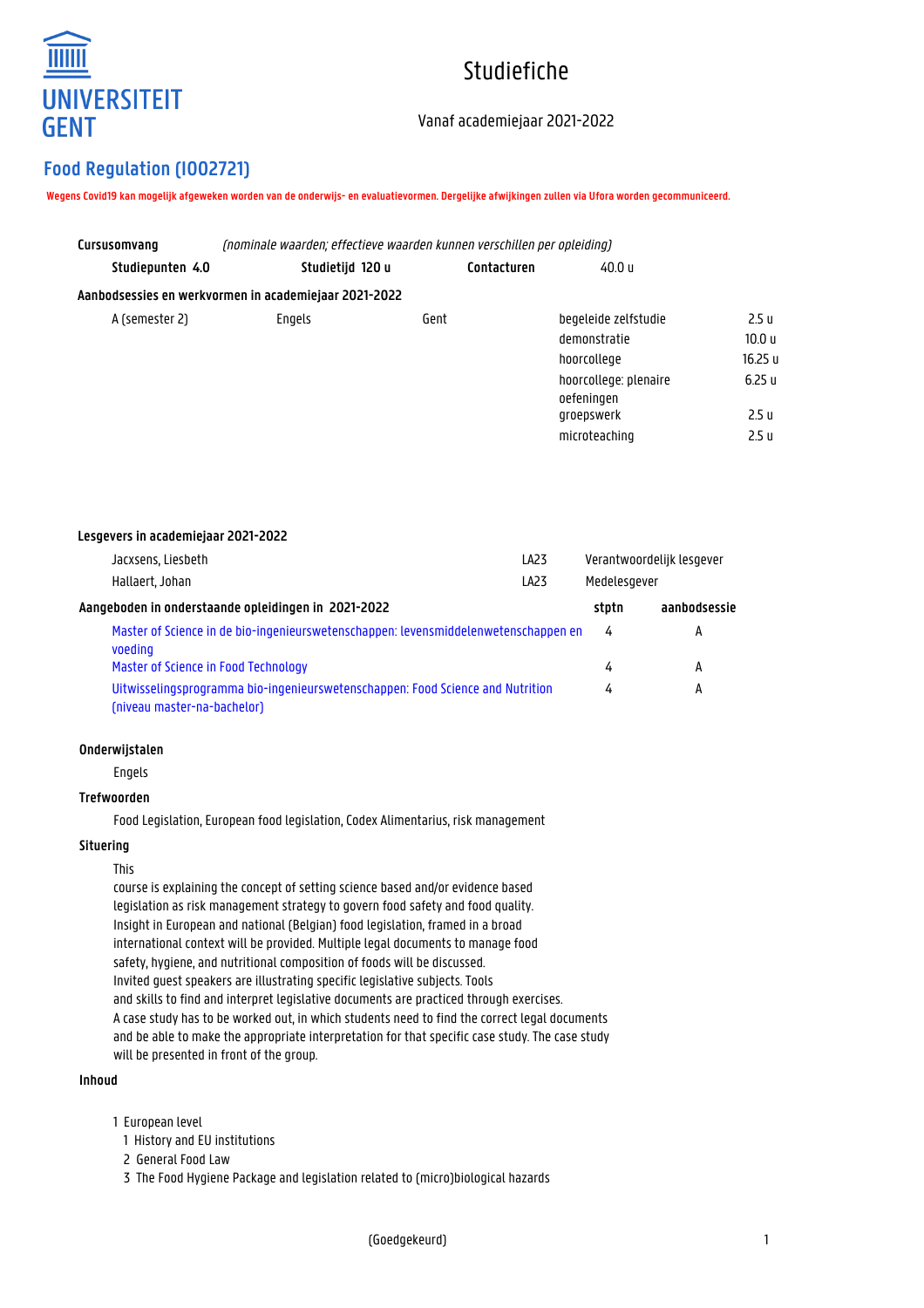- 1 4 Legislation related to chemical hazards (e.g. residues and contaminants including food contact materials)
- 1 5 Legislation related to Food Improvement Agents (e.g. additives, enzymes, flavourings)
- 1 6 Legislation related to Food Information for Consumers (FIC)
- 1 7 Legislation related to Health and Nutrition claims
- 8 Legislation related to Novel foods, GMOs
- 1 9 Other documents (e.g. Guidance documents, Commission Notices) as "soft laws"
- 2 National level (Belgium)
- 1 Belgian Self-checking/autocontrol (principles, sector guides, checklists, quick start sheets...)
- 2 Recognitions, authorizations and registration of food business operators
- 1 3 Organisational framework (food safety agency and ministry of public health)
- 3 International context
	- 1 Codex Alimentarius horizontal and vertical standards
- 1 2 Setting risk-based and evidence based legal framework as risk management strategy
- 4 Case study : Students need to select a legal food related issue (e.g. in their home country) or select a particular food product and food business to discuss this towards presence/absence of legal documents, link towards international framework, critical view of effectiveness to 1 govern the quality/safety/nutritional status of the food. In this case study, students should apply relevant legal documents by use of platforms, search engines and interpret these through knowledge gained during the lectures. This will be presented and discussed before the group.

#### **Begincompetenties**

Knowlegde on food microbiology, food chemistry, food technology and agro-food chain in general.

## **Eindcompetenties**

- 1 Having insight in the structure and general content of international, European and national (Belgian) food legislation
- 2 Having insight in the concept of setting risk-based legislation as risk management tool
- 3 Being able to search, find, interpret and discuss legislative documents related to food products on various related websites and search engines
- 4 Being able to critically think, write and present a legal issue in the frame of foods, food chain. --- Klik om te editeren ---

#### **Creditcontractvoorwaarde**

Toelating tot dit opleidingsonderdeel via creditcontract is mogelijk mits gunstige beoordeling van de competenties

#### Examencontractvoorwaarde

Dit opleidingsonderdeel kan niet via examencontract gevolgd worden

#### **Didactische werkvormen**

Begeleide zelfstudie, demonstratie, groepswerk, hoorcollege, microteaching, hoorcollege: plenaire oefeningen

## **Toelichtingen bij de didactische werkvormen**

Theory: lectures + invite speakers

Exercises : guided exercises

In addition the students have to elaborate a food law issue (into a paper of approx. 8 pages)

#### **Leermateriaal**

Duplicated lecture notes of theoretical and practical part (slides and a number of law texts) are provided.

#### **Referenties**

-

## **Vakinhoudelijke studiebegeleiding**

Students can have contact with the lecturer (oral or by e-mail).

## **Evaluatiemomenten**

periodegebonden en niet-periodegebonden evaluatie

## **Evaluatievormen bij periodegebonden evaluatie in de eerste examenperiode**

Mondeling examen

#### **Evaluatievormen bij periodegebonden evaluatie in de tweede examenperiode**

Mondeling examen